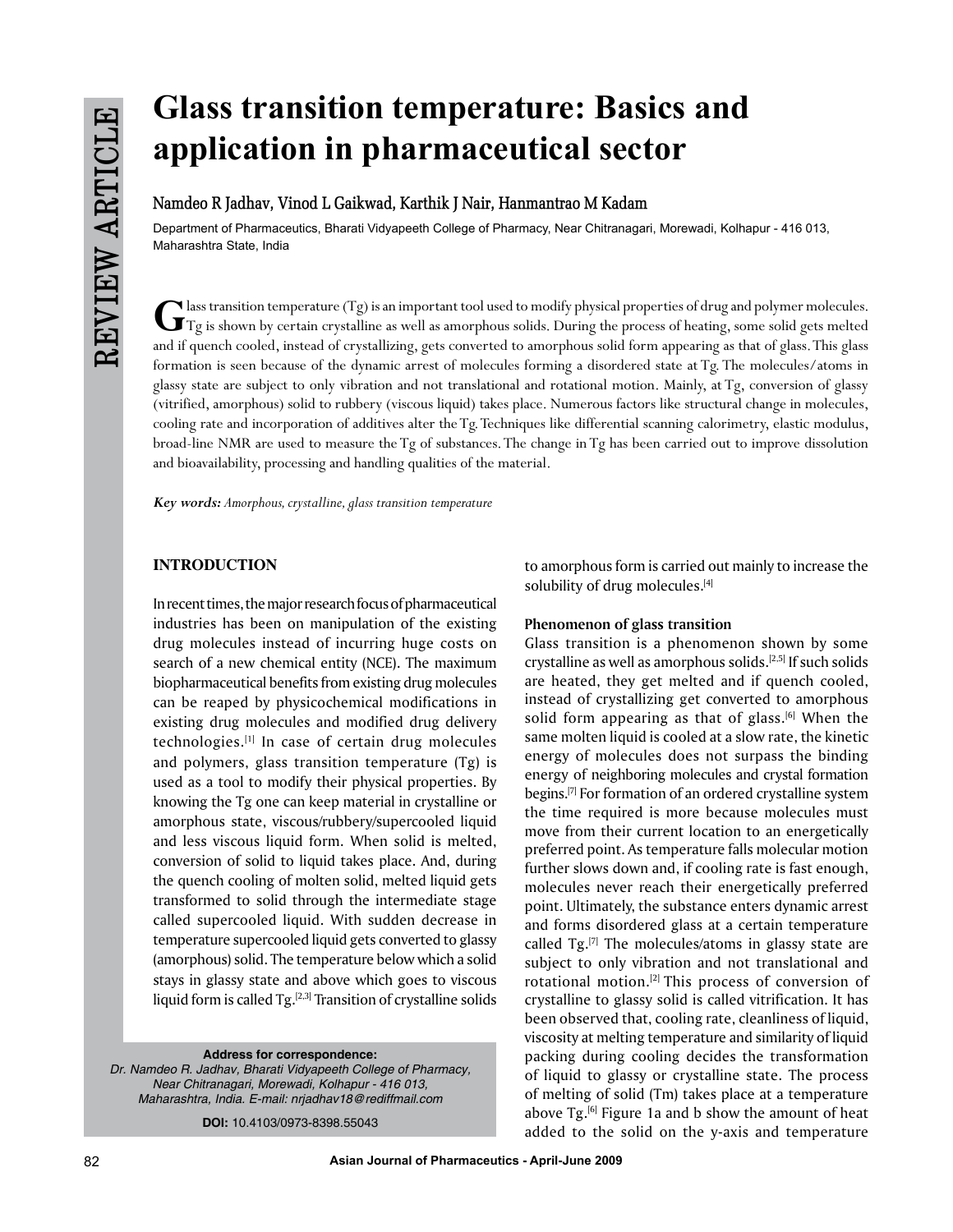

**Figure 1:** Plot of temperature (T) and heat relationship; (a) melting point and (b) glass transition temperature

obtained by the given amount of heat on the x-axis at Tg and Tm.[2] A plot of 100% crystalline polymer is discontinuous, in this case, showing break as melting temperature. At that break, lot of heat is taken by the solid without any temperature rise. It is called latent heat of melting. Here, slope is steeper on the high side of the break and the slope of plot is equal to the heat capacity. So this increase in steepness of slope corresponds to increase in heat capacity above the melting point.

Incase of Figure 1b (100% amorphous polymer), heated polymer shows no break.[2] The only change seen is at the glass transition temperature and an increase in slope shows increase in heat capacity. In amorphous solids though change in heat capacity at the Tg is seen no break and latent heat is involved.

At Tg, changes in hardness, volume, percent elongation-to-break and Young's modulus of solids are mainly seen.<sup>[5]</sup> Some polymers are used below their Tg (in glassy state) like polystyrene, poly(methyl methacrylate) etc., which are hard and brittle. Their Tgs are higher than room temperature. Some polymers are used above their Tg (in rubbery state), for example, rubber elastomers like polyisoprene, polyisobutylene. They are soft and flexible in nature; their Tgs are less than room temperature.[2]

Specific volume (Vsp) of solid is another factor that changes with the change in temperature as depicted in Figure 2. In this figure, from Tm onwards, heat supply does not increase the temperature of liquid. Rather, only specific volume gets increased and temperature rise is slowly seen later. If this molten liquid is cooled at different rates then differing Tgs are obtained. Rapid cooling gives high Tg (Tg1) while slow cooling rate gives lower Tg  $(Tg2)$ .<sup>[6,8]</sup>

Specific heat (Cp) is another parameter associated with solids. It changes with change in temperature. From Figure 3a it is clearly seen that super cooled liquids have largest specific heat and it drops to a lower value near Tg. The temperature



**Figure 2:** Graph of specific volume against temperature for solids forming glass where, Vsp is specific volume, Tm is melting temperature, Tg1 and Tg2 are glass transition temperatures

at which specific heat drops rapidly depends on cooling rate of liquid. The two different cooling rates give two different curves. In the plot of specific entropy versus temperature Figure 3b, the slope is largest in liquid and super cooled liquid where cp is largest. As temperature drops, the entropies of super cooled liquid and crystal quickly approach each other.<sup>[6]</sup> At the melting temperature of liquid, its entropy is higher than crystal because liquid has a higher heat capacity than crystal. This entropy difference decreases upon super cooling.[9] Some reported techniques of Tg measurement are enlisted in Table 1.

The exact picture of glass transition temperature seen in solids can better be visualized in Figure 4 with the help of drawing of DSC plot. In this plot of temperature versus heat flow, region of crystallization temperature (Tc), melting temperature (Tm) and glass transition temperature (Tg) are seen. Tg and Tc are endothermic and Tm is showed as exothermic.<sup>[5]</sup> The Tc and Tm are usually showed by crystalline polymers. Complete amorphous polymers show only Tg. Polymers with both amorphous and crystalline region show all the three characteristics.[5]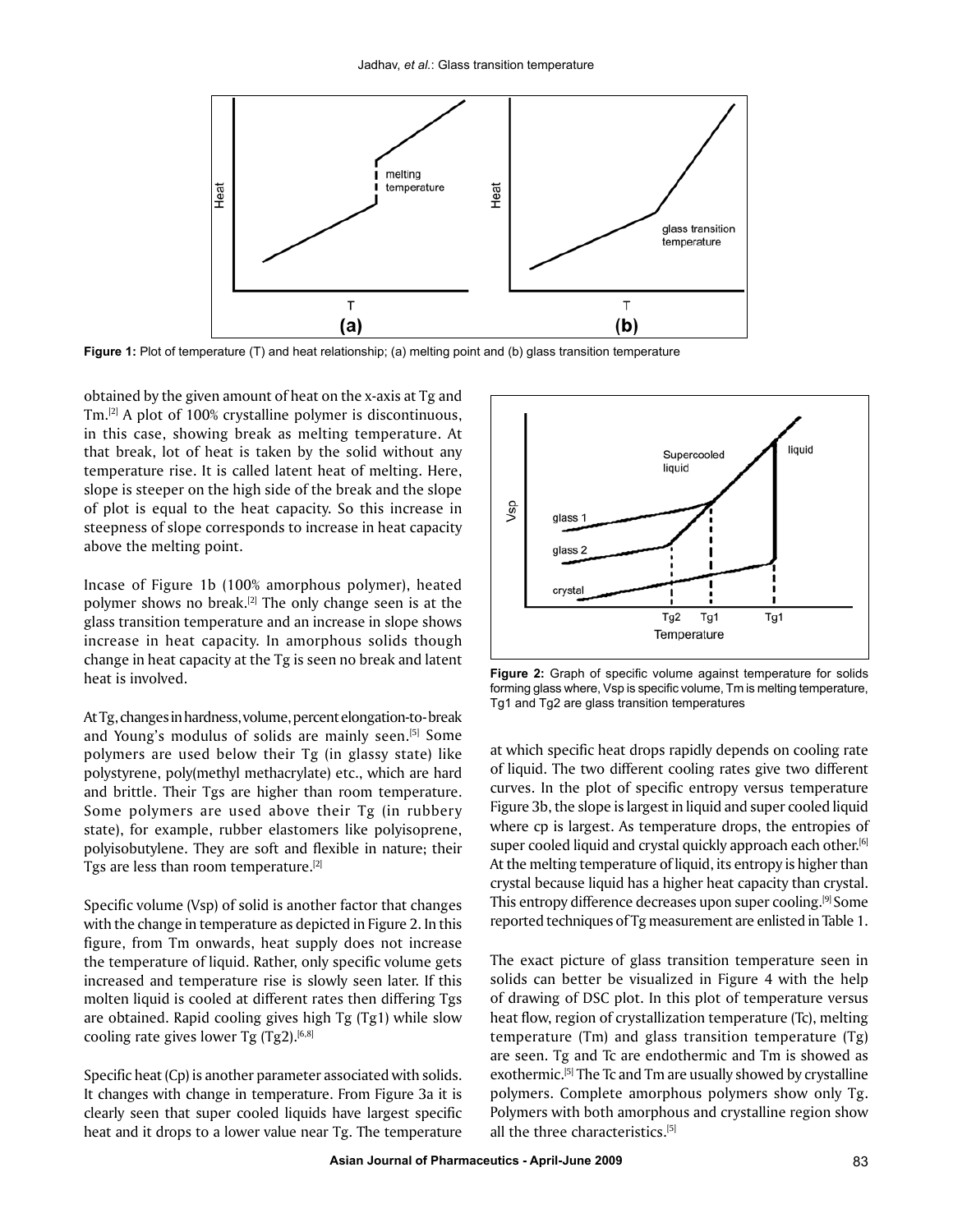

**Figure 3:** Rate of cooling affecting Tg of solids (a) Glass 1(Tg1) is glass obtained at faster cooling rate; (b) Glass 2(Tg2) obtained at slower cooling rate. (Cp) is specific heat, (S) as specific entropy of crystal, liquid, supercooled liquid and glass 6

#### **Table 1: Techniques of Tg measurement**

| <b>Techniques</b>                                        |
|----------------------------------------------------------|
| Differential scanning calorimetry <sup>[2,5,10,11]</sup> |
| Refractive index <sup>[12,13]</sup>                      |
| Dynamic mechanical measurements <sup>[8,11]</sup>        |
| Specific heat measurements <sup>[8]</sup>                |
| Thermo mechanical analysis[11,14]                        |
| Thermal expansion measurement[12]                        |
| Micro-heat-transfer measurement <sup>[15]</sup>          |
| Isothermal compressibility <sup>[12]</sup>               |
| Heat capacity <sup>[12]</sup>                            |
| Elastic modulus or hardness <sup>[12]</sup>              |
| Broad-line NMR[12,13]                                    |

## *Molecular weight[16-19]*

In case of straight chain polymers, increase in molecular weight leads to decrease in chain end concentration. This results in decreased free volume at end group region- and increase in Tg. If end groups of chain are changed molecular weight dependence of Tg can be changed. Decrease in chain end concentration (low molecular weight) and stronger interactions at end groups increase Tg.

Example: Effects of molecular weight of polyvinylpyrrolidone on glass transition temperature and crystallization of sucrose.

#### *Molecular structure*

#### Bulky, inflexible side group<sup>[10,16,20]</sup>

Insertion of bulky, inflexible side group increases Tg of material due to decrease in mobility, viz: Poly-N-vinylcarbazole shows increased Tg due to substitution of bulkier group (carbazole).

### Length of side group[10,16]

As length of side group increases the polymer chains move apart from each other and that increases free volume in the molecule resulting in decreased Tg.

Example: Polyvinyl n-butyl ether showed decreased Tg with increase in chain length.



**Figure 4:** Differential scanning calorimetry plot showing region of crystallization temperature (Tc), melting temperature(Tm) and glass **Factors affecting Tg** transition temperature (Tg)

#### Double bond in back bone<sup>[10,16]</sup>

Double bonds in backbone of molecule decrease bond rotation leading to increase in free volume and ultimately decrease in Tg.

Example: Polybutadienes show low Tg (175°K), which is less than corresponding polybutane containing side chain double bond.

### Chemical cross-linking[13,16,21]

Increase in cross-linking decreases mobility leads to decrease in free volume and increase in Tg.

### **Plasticizer**

On addition of plasticizer to polymer, plasticizer gets in between the polymer chains and spaces them apart from each other increasing the free volume.[2] This results in polymer chains sliding past each other more easily. As a result, the polymer chains can move around at lower temperatures resulting in decrease in Tg of a polymer $[2,13,21-23]$ 

Example of plasticizer includes, nitrobenzene, β-naphthyl salicylate, carbon disulphide;<sup>[2]</sup> glycerine,<sup>[24-27]</sup> propylene glycol,<sup>[24,26-28]</sup> triethyl citrate,<sup>[24,27-29]</sup> triacetine,<sup>[24,27,30]</sup> polyethylene glycol,[31] etc.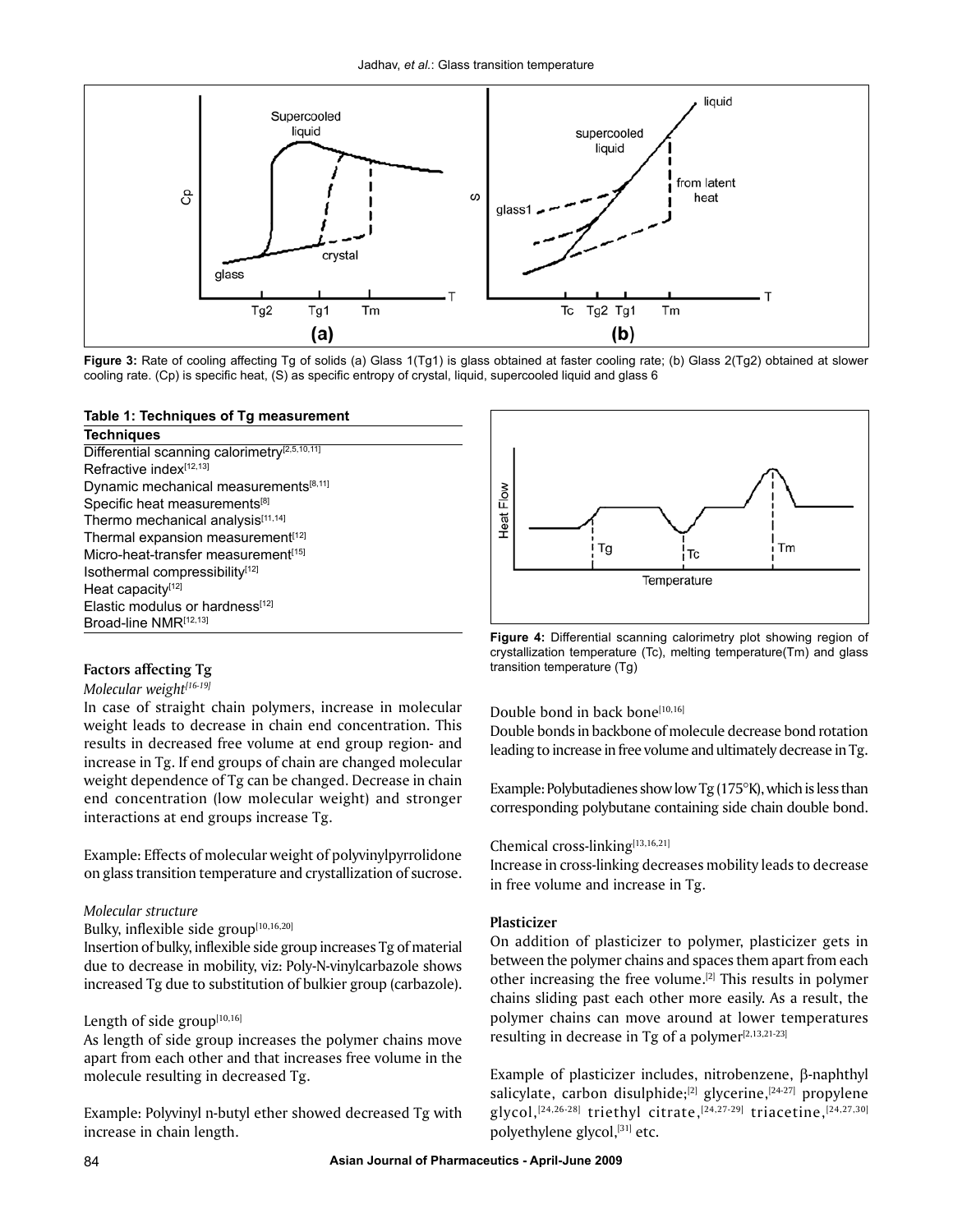#### **Water or moisture content**

Increase in moisture content leads to increase in free volume due to formation of hydrogen bonds with polymeric chains increasing the distance between polymeric chains. The increased free volume between polymeric chains result in decreased Tg.<sup>[32-38]</sup> Simultaneously, low hydrogen bonding between drug and polymer provides more hydrogen bonding sites for water molecules resulting in decreased physical stability.[4,35,38]

In case of wheat starch, available in pregelatinized and native form, with increase in moisture content decreased Tg has been reported as shown in Table 2.[32]

#### **Cooling rate**

If rate of cooling of molten solid is higher, Tg is higher<sup>[39,40]</sup> and if rate of cooling is slower, then Tg obtained is low as seen in Figure 3.[6,8,41]

Example: Study on influence of cooling rate on Tg in sucrose solutions and rice starch gels.<sup>[41]</sup>

#### **Effect of entropy and enthalpy**

The value of entropy for amorphous material is higher and low for crystalline material. If value of entropy is high, then value of Tg is also high. $[6,9]$ 

#### **Pressure and free volume**

Increase in pressure of surrounding leads to decrease in free volume and ultimately high  $Tg$ .<sup>[16]</sup> Free volume is the unoccupied space arising from inefficient packing of disordered chains and is the space available for polymer to undergo rotation.[42]

#### Polymer film thickness<sup>[16,19,43]</sup>

Mobility of molecules increase when polymer film thickness decreases, resulting in decrease in Tg; increase in film thickness increases compaction and results in an increased Tg. When a polymer is added to substrate, the Tg increases due to decreased mobility. In case of thin free standing films, Tg decreases more due to high mobility than bulk polymer. In case of sandwiched films, compaction leads to increase in Tg.

Example: Polystyrene has shown decrease in Tg with decrease in its film thickness.<sup>[16,43]</sup> Similar effect has been observed in poly (methyl methacrylate) films on Au.<sup>[19,43]</sup>

#### **Flexibility of polymer chain[2,10,44,45]**

Some polymers show high Tg and some show low because of the ease with which the polymer chains move. A very low Tg will be shown by the polymer chains which can move around easily, while one that doesn't move will have a high Tg.

Factors affecting mobility of polymer chains responsible for easy movement of one polymer chain than the other are:

#### **Table 2: Decrease in Tg with increase in moisture**  content of wheat starch<sup>[32]</sup>

| Pregelatinized wheat starch |         | Native wheat starch |                  |
|-----------------------------|---------|---------------------|------------------|
| Moisture (%)                | Tq (°C) | Moisture (%)        | Tg $(^{\circ}C)$ |
| 0.0776                      | 127     | 0.151               | 90               |
| 0.0811                      | 120     | 0.149               | 85               |
| 0.105                       | 108     | 0.159               | 81               |
| 0.110                       | 105     | 0.171               | 77               |
| 0.122                       | 92      | 0.164               | 67               |

#### *Backbone flexibility[2,21]*

More flexible backbone chain results in better movement of the polymer chain and lowers its Tg. Examples: The major class is of silicones like polydimethylsiloxane. Its backbone is so flexible that it has a Tg-127˚C and is in liquid state at room temperature. In case of poly (phenylene sulfone) backbone is so stiff and rigid that it doesn't have a Tg. It will stay in the glassy state up to the higher temperature. It will decompose before it undergoes a glass transition. By substituting flexible group like ether in the backbone chain, the polymer's Tg can be decreased.

#### *Pendant groups I[2,10,20]*

It has been observed that pendant groups affect chain mobility by acting as a fish hook that will catch on nearby molecules when the polymer chain tries to move. Pendant groups can also catch on each other when chains try to slither past each other. The pendant groups like big bulky adamantyl group derived from adamantine, gives a high Tg. This adamantyl group acts not only like a hook that catches on nearby molecules and avoids the polymer movement, but also its mass is such a load for its polymer chain that, it allows the movement of a polymer chain much more slowly. It has been reported that unsubstituted poly (ether ketone) has a Tg of 119˚C, while adamantine substituted poly (ether ketone) has a Tg of 225˚C.

#### *Pendant groups part II[2]*

It is observed that the substitution of big bulky pendant groups can also lower Tg because of the limitation of the close packing of the polymer chains together. Thus they are away from each other giving more free volume. This facilitates easy movement, resulting in decrease in the Tg, similar to plasticizer. In the series of methacrylate polymers, a decrease in Tg is observed with the substitution of one carbon each time, as seen in poly(methyl methacrylate), Tg 100-120°C; For poly(ethyl methacrylate), Tg: 65°C; poly(propyl methacrylate), Tg: 35°C; poly(butyl methacrylate), Tg: 20°C.

#### **Interfacial energy and thickness<sup>[46]</sup>**

The Tg of polymer films was less than their bulk values for low values of the interfacial energy, while on other hand, the Tg of polymer films was greater than their bulk values for high values of the interfacial energy. The deviations of the Tgs of the films from bulk values have shown increase with decrease in film thickness.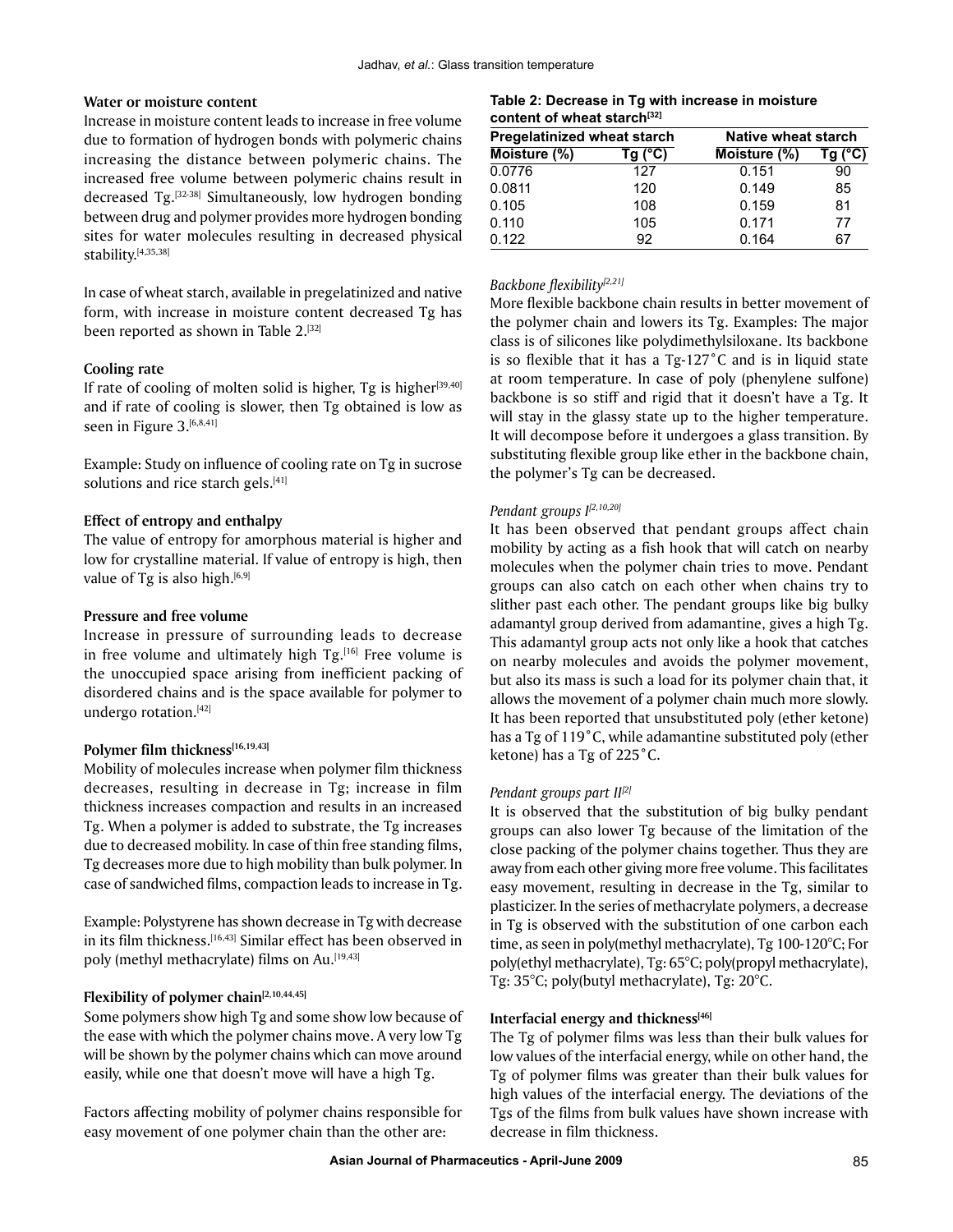Example: Tgs of polystyrene and poly(methyl methacrylate).<sup>[46]</sup>

#### **Branching[3,10,21]**

Increased branching gives rise to decreased mobility of polymer chains and increased chain rigidity results in high Tg.

Example: Tgs of polystyrene and poly (methyl methacrylate).<sup>[3]</sup>

#### **Bond interactions[3]**

High secondary forces due to the high polarity or hydrogen bonding lead to strong crystalline forces that require high temperatures for melting. So, these high secondary forces give rise to high Tg due to the decreased mobility of amorphous polymer chains.

#### **Functionality[3]**

Mono functional aliphatic monomers due to high flexibility

exhibit low Tg.

Example: Isooctyl acrylate, tridecyl acrylate, laurylacrylate. Higher functionality materials have similar molecular weights due to higher cross-link density results in higher Tg.

#### **Alkyl chain length[5]**

Increase in alkyl chain length results in high Tg values.

Example: Increase in Tg has been observed with addition of number of methylene units in side group chain of phosphazene polymer.[5]

#### **Polar groups[12]**

Presence of polar groups increases intermolecular forces; inter chain attraction and cohesion leading to decrease in free volume resulting in increase in Tg.

# **Table 3: Reported Tgs of some polymers and drug molecule**

| Polymers and drug molecules                                 | Tg (°C)    | Polymers and drug molecules                   | Tg $(^{\circ}C)$ |
|-------------------------------------------------------------|------------|-----------------------------------------------|------------------|
| Polyethylene (low density)[47]                              | $-110$     | Sucrose <sup>[32]</sup>                       | 56.6             |
| Polyethylene (high density)[47]                             | $-90$      | Lactose <sup>[32]</sup>                       | 101.2            |
| Polypropylene (atactic)[47]                                 | $-18$      | Maltose <sup>[32]</sup>                       | 87               |
| Polyvinyl acetate <sup>[7]</sup>                            | 28         | Fructose <sup>[32,63]</sup>                   | 100              |
| Polyvinyl alcohol <sup>[7,48]</sup>                         | 85         | Maltodextrin DE 20[32]                        | 141              |
| Polyvinyl chloride <sup>[47]</sup>                          | 87         | Maltodextrin DE 25[32]                        | 121              |
| Poly ethylene Glycol 400 (PEG 400)[49]                      | 41         | Maltodextrin DE 36[32]                        | 100              |
| Polydimethylsiloxanes[50]                                   | $-127$     | Chewing gum <sup>[62]</sup>                   | Between 0 to 37  |
| Polybutadiene[10]                                           | $-85$      | Galactose[32,63]                              | 110              |
| Polystyrene <sup>[5,7,47,51]</sup>                          | 100        | Xylose[32,63]                                 | 9                |
| Poly (oxyethylene)[52]                                      | $-67$      | Glycerol <sup>[32,63]</sup>                   | $-93$            |
| Poly (oxymethylene)[52]                                     | $-55$      | Sorbitol <sup>[32]</sup>                      | $-2$             |
| Poly (acrylic acid)[52]                                     | 106        | Simvastatin <sup>[64]</sup>                   | Lower Tg         |
| Poly (methyl acrylate)[52]                                  | 8          | Felodipine <sup>[65]</sup>                    | 42.7             |
| Poly (methyl methacrylate) (atactic)[7]                     | 105        | Nimodipine <sup>[66]</sup>                    | 20               |
| Poly (butyl methacrylate)[2]                                | 20         | Nifedipine <sup>[67]</sup>                    | 48               |
| Poly (butyl acrylate) (PBA)[53]                             | $-50$      | Indomethacin <sup>[68,69]</sup>               | 42               |
| Poly vinyl Pyrrolidone (PVP)[4]                             | 168        | Amorphous sodium indomethacin <sup>[70]</sup> | 121              |
| Poly (ethylene terphthalate) (PET)[54]                      | 80         | Celecoxib <sup>[71]</sup>                     | 58.1             |
| Ethylene vinyl acetate[55]                                  | < 28       | Saquinavir <sup>[72]</sup>                    | 107              |
| Poly-vinyl-acetate <sup>[56]</sup>                          | 35         | Meglumine <sup>[71]</sup>                     | 18.9             |
| Vinyl ester resin <sup>[57]</sup>                           | ~< 60      | Etoricoxib <sup>[73]</sup>                    | 40.8             |
| Ethyl cellulose (with high ethoxyl content) <sup>[58]</sup> | Low Tg     | Ibuprofen <sup>[74]</sup>                     | $< -30$          |
| Methylcellulose (MC) <sup>[59]</sup>                        | 184 to 197 | Flurbiprofen <sup>[74]</sup>                  | $-4.65$          |
| Sodium carboxy-methyl cellulose <sup>[32]</sup>             | $-57$      | Silica <sup>[7]</sup>                         | 1175             |
| Hydroxypropylcellulose (HPC) <sup>[59]</sup>                | 105        | Beclomethasone dipropionate <sup>[60]</sup>   | 66               |
| Hydroxy propyl methylcellulose (HPMC-powder)[1]             | 180        | Ketoprofen <sup>[60]</sup>                    | $-14$            |
| Eudragit L 100[60]                                          | 67         | Naproxen <sup>[60]</sup>                      | 29               |
| Eudragit E 100[60]                                          | 45         | Diazepam <sup>[75]</sup>                      | 46               |
| Eudragit RS 100[60]                                         | 64         | Inulin <sup>[75]</sup>                        | 155              |
| Eudragit.RTM. S100[61]                                      | 160        | Copovidone <sup>[76]</sup>                    | 105 to 108       |
| Eudragit.L100-55[61]                                        | 110        | Water <sup>[77]</sup>                         | $-135$           |
| Eudragit.RTM. L100[61]                                      | 150        | Triethyl citrate (TEC) <sup>[27]</sup>        | 74.4             |
| Eudragit.RTM. E <sup>[61]</sup>                             | 50         | Triacetin <sup>[27]</sup>                     | 79.6             |
| Maltodextrin DE 5[32]                                       | 188        | Propylene Glycol <sup>[27]</sup>              | 91.1             |
| Maltodextrin DE 10[32]                                      | 160        | Glycerin <sup>[27]</sup>                      | 128.5            |
| Maltodextrin DE 15[32]                                      | 99         | Glycine <sup>[78]</sup>                       | $-42$            |
| Glucose <sup>[32]</sup>                                     | 29         |                                               |                  |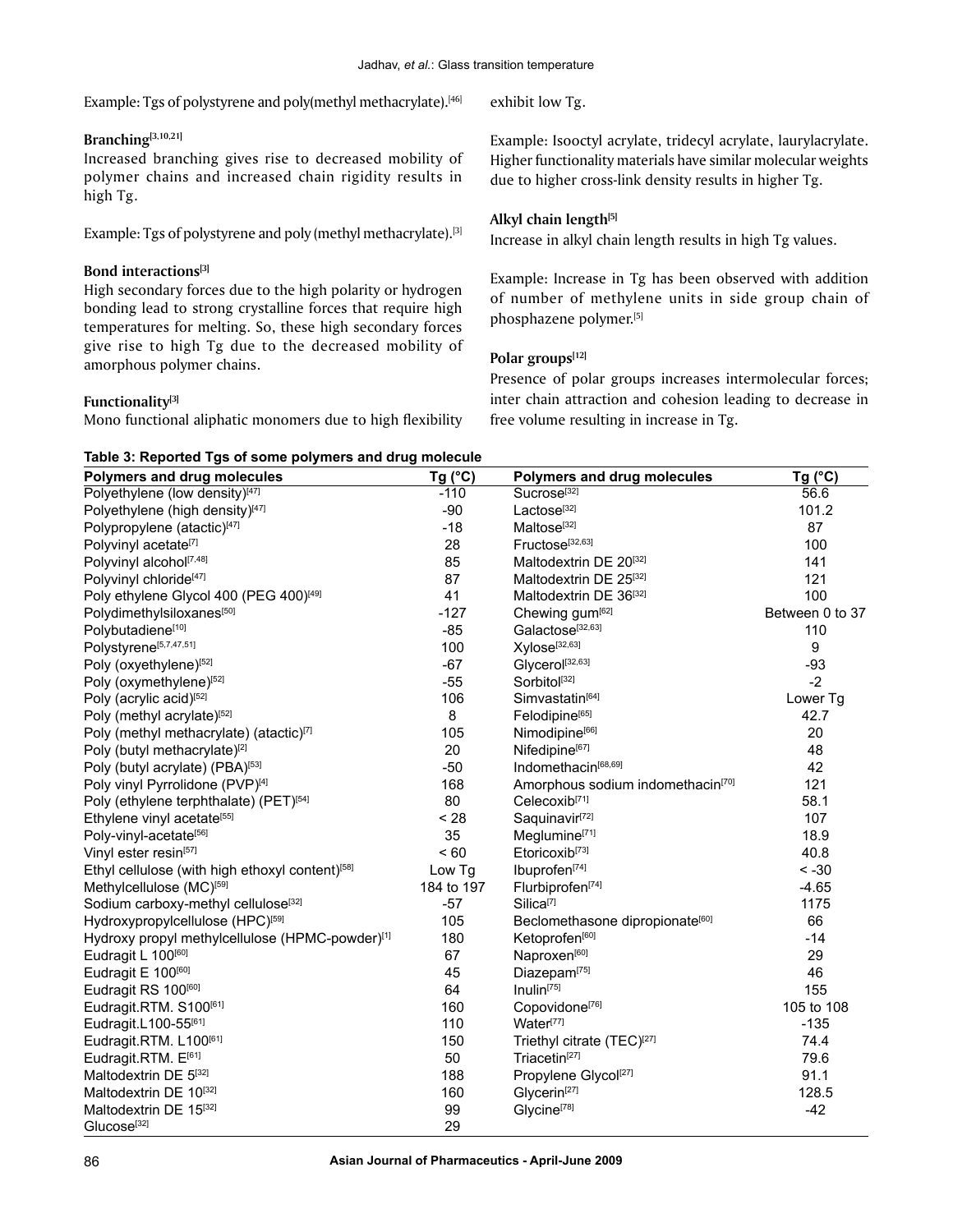#### Polymer solutions, co-polymers and blends<sup>[16]</sup>

It has been shown that Tg strongly depends on solvent used and the composition of polymer solutions. Tg is found to be decreased with addition of solvent to polymer due to plasticization. Hence, Tg becomes inversely proportional to concentration of solvent. Immiscible blends show separate Tg for each of the individual components. So, two Tgs are observed for binary blends. In case of miscible blends, a single Tg appears in between Tgs of mixed components.

Example: Decrease in Tg of polyvinyl chloride due to plasticization by di(ethylhexyl)phthalate;[16] immiscible blend of polystyrene and styrene-butadiene co-polymer has shown separate Tgs. Table 3 shows a list of reported Tgs of some polymers and drug molecules.

#### **Importance of glass transition temperature**

*Improved processing and handling qualities*

The materials having low Tg are usually sticky in nature. Hence, if the Tg of material is increased by addition of substance having high Tg values, then product obtained won't be sticky, rather it becomes harder and easy to process. In this glassy state, the substance gets tougher and has good strength.

#### *Improved dissolution and bioavailability*

Amorphous materials show better aqueous solubility than crystalline material.<sup>[15,79,80]</sup> This is because, in case of amorphous material, minimal is energy required by randomly arranged molecules for dissolution. In case of high Tg material, they are in glassy state at room temperature and show improved dissolution. But in case of low Tg material, they are in rubbery state at room temperature/body temperature. Hence, rubbery nature of drug/polymer leads to erratic dissolution.[81]

Indomethacin[82] and nifedipine are poorly water-soluble drugs exhibiting dissolution rate limited oral bioavailability.<sup>[4]</sup> So both drugs are prepared as glass solutions by melt extrusion with amorphous (hydrophilic) polymer-poly vinyl Pyrrolidone (PVP).[4] Glass solutions of both have showed increased drug dissolution rate than crystalline form of drug. $[4,15,82]$ 

#### *Improved physical stability*

Glass solution is formed when drug and polymer are entirely miscible in molten state and remain as an amorphous one-phase system when cooled. Extensive hydrogen bonding between drug and polymer leaves fewer sites available for bonding with water/moisture.<sup>[4,83]</sup> Hence, addition of polymers like PVP to drug in amorphous state (Nifedipine and Indomethacin) has showed improved physical stability.<sup>[4]</sup> Also, any material in glassy state shows improved storage capability and physical stability.[38,65,70,81]

#### **CONCLUSION**

Glass transition temperature can be used to modify physical properties of solids. By altering the Tg of drug or polymer molecules they can be maintained in amorphous solid form at ambient or body temperatures. Improvement in handling characters, solubility and reproducibility in dissolution of solids can be achieved by increasing the Tg of solids.

#### **ACKNOWLEDGEMENT**

The authors are thankful to AICTE, New Delhi, for providing financial assistance in the form of research grant and a JRF.

#### **REFERENCES**

- 1. Gothoskar AV. Study of softening point of swellable matrices and effect on drug-release pattern. Drug Delivery Technology 2005;5:1-7.
- 2. The glass transition. Available from: http://www.pslc.ws/mactest/tg.htm. [last accessed on 2007 Feb 4].
- 3. Glass transition temperatures of sartomer products, Sartomer application bulletin. Available from: http://www.sartomereurope.com. [last accessed on 2007 Feb 4].
- 4. Forster A, Hempenstall J, Rades T. Investigation of drug/polymer interaction in glass solutions prepared by melt extrusion. The Internet Journal of Vibrational Spectroscopy 2001;5:1-15.
- 5. Thermal behavior of polymers, Glass transition temperature (Tg). Available from: http: web.missouri.edu/~kattik/katti/Thermal %20 Behavior %20 of %20 Polymers. [last accessed on 2007 Feb 4].
- 6. Ediger MD, Angell CA, Nagel SR. Supercooled liquids and glasses. Journal of Physical Chemistry 1996;100:13200-12.
- 7. Glass transition temperature- wikipedia, the free encyclopedia. Available from: http: //www.en.wikipedia.org/wiki/Glass-transition-temperature. [last accessed on 2007 Feb 7].
- 8. Glass transition. Available from: http://web.umr.edu/~WLF/Bulk/ glasstrans.html. [last accessed on 2007 Feb 7].
- 9. Debenedetti PG, Stillinger FH. Supercooled liquids and the glass transition. Nature 2001;410:259-67.
- 10. Jenkins M. Polymer science and materials case study, Level 2 (level I), N225, Lecture 3, Factors affecting the glass transition temperature. Available from: http:// www.eng.bham.ac.uk/metallurgy/people/Jenkinsfiles/L2%20PCS%202006.pdf. [last accessed on 2007 Feb 8].
- 11. Aloui F, Ahajji A, Irmouli Y, George B, Charrier B, Merlin A. Photostabilisation of the "wood-clearcoatings" systems with UV absorbers: Correlation with their effect on the glass transition temperature. Journal of Physics 2006;40:118-23.
- 12. Martin A, Swarbrick J, Cammarata A. Physical Pharmacy: Physical Chemical Principles in the Pharmaceutical Sciences. 3rd ed. Bombay: Varghese Publishing House; 1991. p. 628-31.
- 13. Billmeyer FW. Textbook of Polymer Science, 3<sup>rd</sup> ed. Singapore: A Wiley-interscience Publication; 1994. p. 320-326, 337-340.
- 14. Sematech provisional test method for evaluating bulk polymer samples of UPW distribution system components (DSC and TGA Methods), Technology transfer # 92010939B-std sematech 1992. Available from: http://www.sematech.org/docubase/document/0939bstd.pdf. [last accessed on 2007 Feb 7].
- 15. Paradkar AR, Chauhan B, Yamamura S, Pawar AP. Preparation and characterization of glassy celecoxib. Drug Dev Ind Pharm 2003;29:739-44.
- 16. Phenomenon of the glass transition. Physical properties of polymers, Fall 2004. Available from: http://www.gozips.uakron.edu/~alexei/ Lect3-7p2. [last accessed on 2007 Feb 7].
- 17. Zeng XM, Martin GP, Marriott C. Effects of molecular weight of polyvinylpyrrolidone on the glass transition and crystallization of co-lyophilized sucrose. Int J Pharm 2001;218:63-73.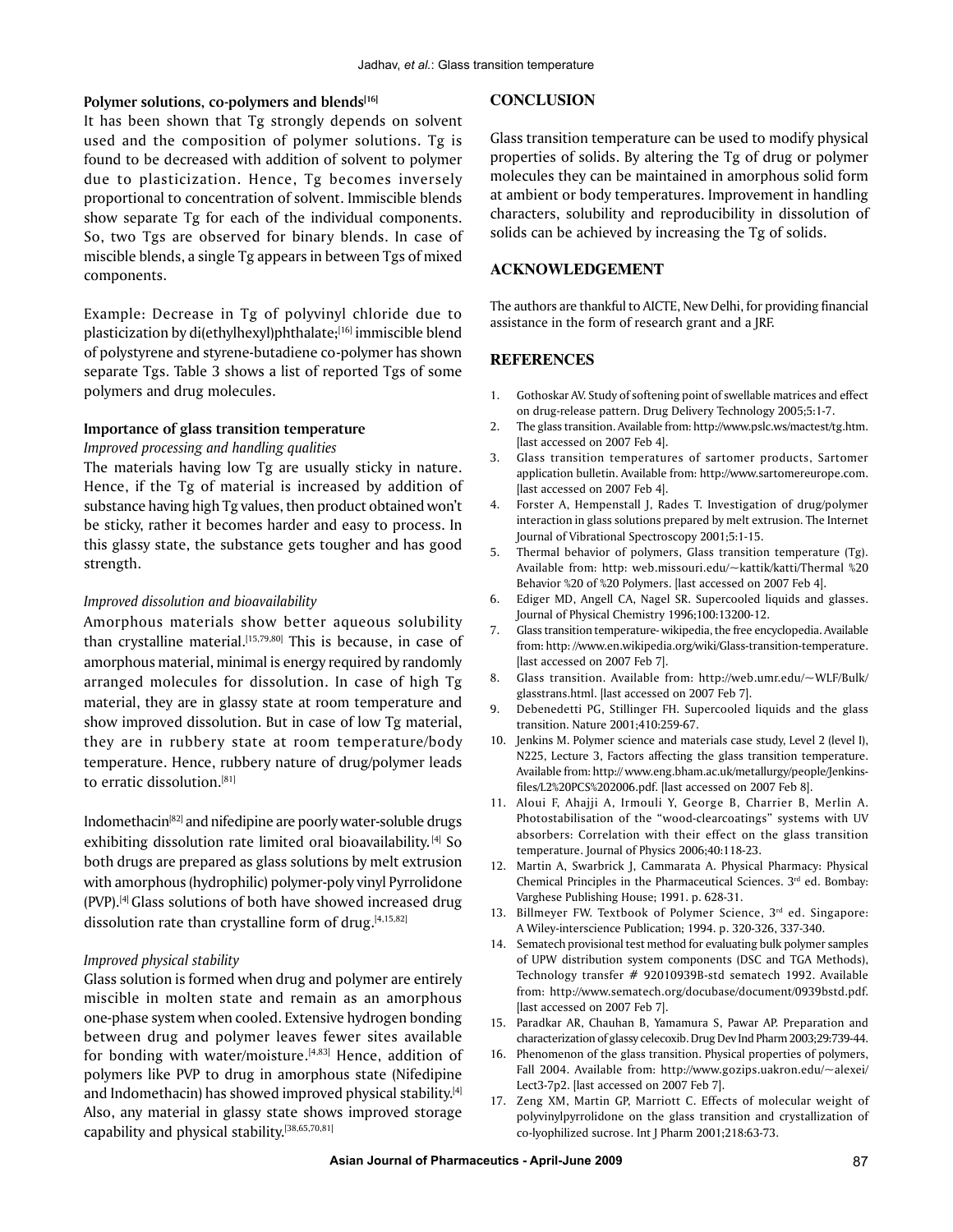- 18. Montserrat S, Colomer P. The effect of the molecular weight on the glass transition temperature in amorphous poly (ethylene terephthalate). Polymer Bulletin 1984;12:173-80.
- 19. Roth CB, Pound A, Kamp SW, Murray CA, Dutcher JR. Molecular-weight dependence of the glass transition temperature of freely-standing poly(methyl methacrylate) films. Eur Phys J E Soft Matter 2006;20:441-8.
- 20. Champion D, Meste M, Simatos D, Roudaut G, Contreras-Lopez E. Molecular mobility around the glass transition temperature: Amini review. Innovative Food Science and Emerging Technologies 2004;5:127-34.
- 21. The Glass transition in polymers, Doitpoms teaching and learning packages, University of Cambridge. Available from: http://www. doitpoms.ac.uk/tlplib/glass-transition/theory1.php. [last accessed on 2007 Feb 7].
- 22. Sauvant V, Duval S, Method of evaluating the glass-transition temperature of a polymer part during use. US Patent 6543931; 2003.
- 23. Wu C, McGinity JW. Influence of ibuprofen as a solid-state plasticizer in eudragit RS 30D on the physicochemical properties of coated beads. AAPS PharmSciTech 2001;2:1-9.
- 24. Nakagami, Hiroaki, Kojimam, Masazumi, Sagasaki and Shinji, Sustained-release granular preparations and production process thereof, US Patent 6030644; 1998.
- 25. Sobral PJ, Monterrey QE, Habitante AM. Glass transition study of nile tilapia myofibrillar protein films plasticized by glycerin and water. Journal of Thermal Analysis and Calorimetry 2002;67:499-504.
- 26. Lachman L, Lieberman HA, Kanig JL. The Theory and Practice of Industrial Pharmacy. 3rd ed. Bombay: Varghese Publishing House; 1987. p. 368-9.
- 27. Vesey CF, Farrell T, Rajabi-Siahboomi AR. Evaluation of alternative plasticizers for surelease, an aqueous ethylcellulose dispersion for modified release film-coating, Modified release, Controlled Release Society, Annual meeting, Poster reprint, 2005,1-4.
- 28. Okarter TU, Singla K. The effects of plasticizers on the release of metoprolol tartrate from granules coated with a polymethacrylate film. Drug Dev Ind Pharm 2000;26:323-9.
- 29. Scapin SM, Silva DR, Joazeiro PP, Alberto-Rincon MC, Luciano RM, Duek EA. Use of triethylcitrate plasticizer in the production of poly-L-lactic acid implants with different degradation times. J Mater Sci Mater Med 2003;14:635-40.
- 30. Ljungberg N, Andersson T, Wesslen B. Film extrusion and film weldability of poly (lactic acid) plasticized with triacetine and tributyl citrate. Journal of Applied Polymer Science 2003;88:3239-47.
- 31. Honary S, Orafai H. The effect of different plasticizer molecular weights and concentrations on mechanical and thermomechanical properties of free films. Drug Dev Ind Pharm 2002;28:711-15.
- 32. Zeleznak KJ, Hoseney RC. Glass transition in starch. Cereal Chemistry 1987;64:121-4.
- 33. Yang B, Huang W M, Li C, Chor JH. Effects of moisture on the glass transition temperature of polyurethane shape memory polymer filled with nano-carbon powder. European Polymer Journal 2005;41:1123-8.
- 34. Ohkuma C, Kawai K, Viriyarattanasak C, Mahawanich T, Tantratian S, Takai R, *et al*. Glass transition properties of frozen and freeze-dried surimi products: Effects of sugar and moisture on the glass transition temperature. Food Hydrocolloids 2008;22:255-62.
- 35. Goula AM, Karapantsios TD, Achilias DS, Adamopoulos KG. Water sorption isotherms and glass transition temperature of spray dried tomato pulp. Journal of Food Engineering 2008;85:73-83.
- 36. Surana R, Randall L, Pyne A, Vemuri NM, Suryanarayanan R. Determination of glass transition temperature and in situ study of the plasticizing effect of water by inverse gas chromatography. Pharm Res 2003;20:1647-54.
- 37. Millington S, Shaw SJ. Adhesives for elevated-temperature applications, Materials research society, MRS BULLETIN 2003, 428-433. Available from: www.mrs.org/publications/bulletin. [last accessed on 2007 Apr 25].
- 38. Royall PG, Craig DQ, Doherty C. Characterisation of moisture uptake effects on the glass transitional behavior of an amorphous drug using modulated temperature DSC. Int J Pharm 1999;192:39-46.
- 39. Moynihan CT. The glass transition and the nature of the glassy state. Annals of the New York Academy of Sciences 1976;279:15-36.
- 40. Bruning R, Samwer K. Glass transition on long time scales. Physical Review B 1992;46:318-22.
- 41. Hsu CL, Heldman DR, Taylor TA, Kramer HL. Influence of cooling rate on glass transition temperature of sucrose solutions and rice starch gel. Journal of Food Science 2003;68:1970.
- 42. Simulations of amorphous polyethylene glass transition. Available from: http:// www.wag.caltech.edu/home/gao/thesis/chapter6. [last accessed on 2007 Feb 7].
- 43. Forrest JA, Dalnoki-Veress K, Stevens JR, Dutcher JR. Effect of free surfaces on the glass transition temperature of thin polymer films. Phys Rev Lett 1996;77:2002-5.
- 44. He T, Li B, Ren S. Glass transition temperature and chain flexibility of 1,2-polybutadiene. Journal of Applied Polymer Science 2003;31:873-84.
- 45. Schut J, Bolikal D, Khan IJ, Pesnell A, Rege A, Rojas R, *et al*. Glass transition temperature prediction of polymers through the mass-per-flexible-bond principle. Polymer 2007;48:6115-24.
- 46. Fryer DS, Peters RD, Kim EJ, Tomaszewski JE, Pablo JJ, Nealey PF. Dependence of the glass transition temperature of polymer films on interfacial energy and thickness. Macromolecules 2001;34:5627-34.
- 47. Melting and glass transition temperatures for some of the more common polymeric materials, Available from: http://www.tech. plym.ac.uk/sme/Interactive-Resources/ tutorials/ Failure Analysis/ Hail-Damage/Glass-Transition. [last accessed on 2007 Feb 8].
- 48. Mallapragada SK, Peppas NA, Colombo P. Crystal dissolution-controlled release systems, II, Metronidazole release from semicrystalline poly (vinyl alcohol) systems. Journal of Biomedical Materials Research 1997;36:125-30.
- 49. The role of plasticizers as functional excipients in pharmaceutical dosage forms prepared by hot-melt extrusion, Pharmaceutical Coatings Bulletin, Available from: http://www.morflex.com/pdf/Bul102.6.pdf. [last accessed on 2007 Feb 8].
- 50. Colas A, Dow corning, Silicones in pharmaceutical applications, Dow corning healthcare industries, 2001, Dow corning corporation, 2001:1-21, Available from: http://www.dowcorning.com/content/ publishedlit/51-993a-01.pdf. [last accessed on 2007 Feb 8].
- 51. Buenviaje C, Dinelli F, Overney RM. Investigations of heterogeneous ultrathin blends using lateral force microscopy, "Scanning probe microscopy of polymers: The next generation" ACS 2000 fall meeting, Washington, D.C. 2000:1-12. Available from: http://www.depts. washington.edu/nanolab/publications/2000ACSDC.pdf. [last accessed on 2007 Feb 8].
- 52. Afantitis A, Melagraki G, Makridima K, Alexandridis A, Sarimveis H, Iglessi-Markopoulou O. Prediction of high weight polymers glass transition temperature using RBF neural networks, Journal of Molecular Structure: Theochem 2005;716:193-8.
- 53. Brechet Y, Cavaille JY, Chabert E, Chazeau L, Dendievel R, Flandin L, Gauthier C. Polymer based nanocomposites: Effect of filler-filler and filler-matrix interactions. Advanced Engineering 2001;3:571-7.
- 54. Hibbs MR, Holtzclaw J, Collard DM, Liu RY, Hiltner A, Baer E, Schiraldi DA. Poly(ethylene terephthalate) modified with aromatic bisester diamides: Thermal and oxygen barrier properties. Journal of Polymer Science: Part A: Polymer Chemistry 2004;42:1668-81.
- 55. Max GJ. Intra-pocket drug delivery devices for treatment of periodontal diseases, US Patent 4764377; 1987.
- 56. Walther LE, Israeloff NE, Russell EV, Gomariz HA. Mesoscopic-scale dielectric relaxation at the glass transition. Rapid Communications Physical Review B 1998;57:15112-5.
- 57. Herzog B, Gardner D J, Lopez-Anido R, Goodell B. Glass transition temperature based on dynamic mechanical thermal analysis techniques as an indicator of the adhesive performance of vinyl ester resin. Journal of Applied Polymer Science 2005;97:2221-9.
- 58. Durig T, Salzstein RA, Skinner GW, Harcum WW, Grasso RP, Lau SF. Advanced structure-function properties of ethylcellulose: Implications for tablet compactibility, Hercules, Pharmaceutical Technology Report 2002, PTR-021: 1-9. Available from: http://www.herc.com/aqualon/ product-data/ptr/ptr-021.pdf. [last accessed on 2007 Feb 8].
- 59. Gomez-Carracedo A, Alvarez-Lorenzo C, Gomez-Amoza JL, Concheiro